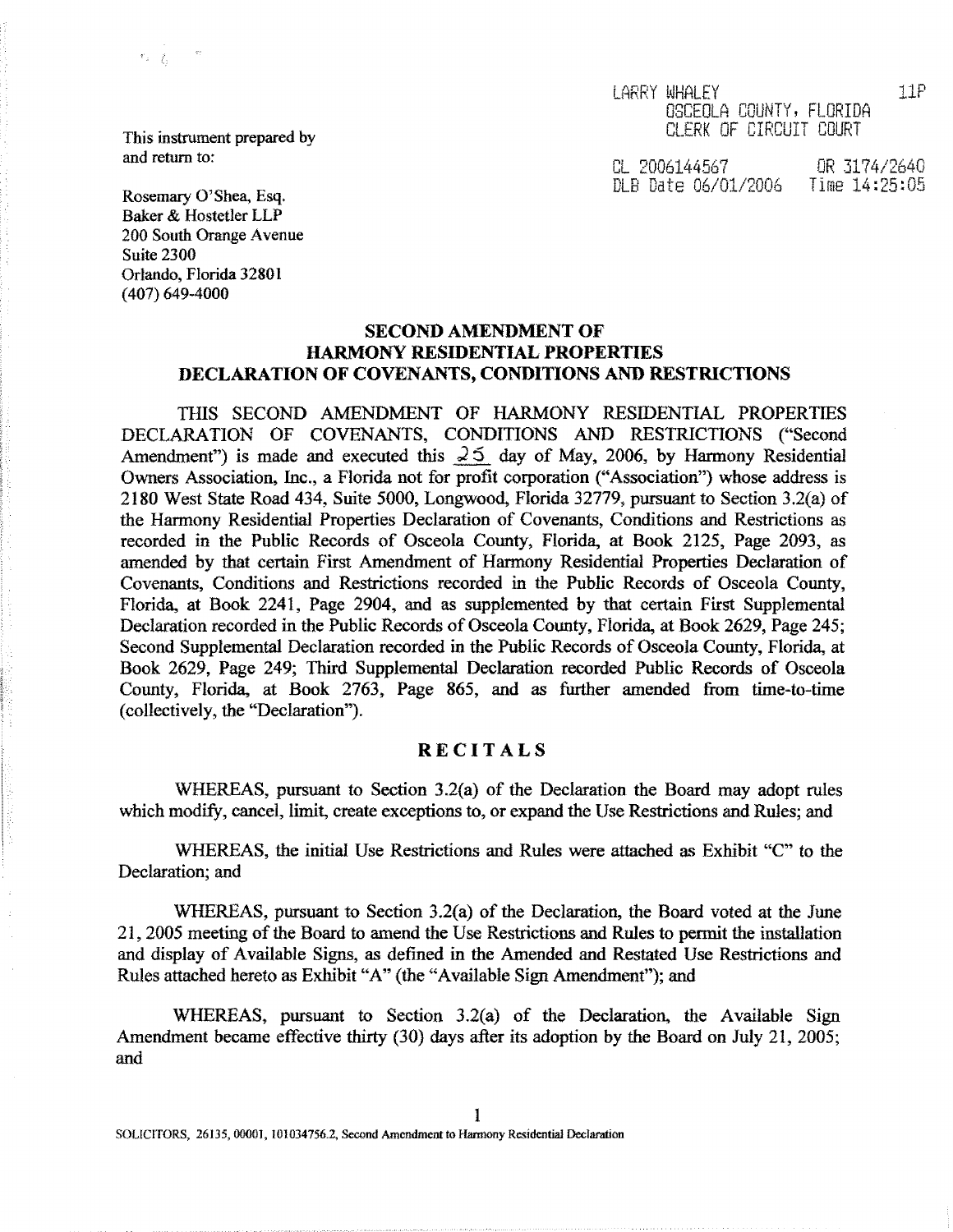# CL 2006144567 OR 3174/2641

W**HEREAS, this Second Amendment is being recorded in the Public Records of Osceol a County, Florida to provide record notice of Available Sign Amendment.**

NOW THEREFORE,

**I . The above recitals are true and correct and incorporated herein by this reference .**

**2. The Association hereby amends and restates the Use Restrictions and Rules as such are attached to this Second Amendment as Exhibit "A"**

3. To the extent that any provision of the Declaration are different from or in contravention of matters in this Second Amendment, this Second Amendment shall control . All other terms of the Declaration shall remain in full force and effect.

4. The terms and conditions of this Second Amendment shall run with the land and the benefits and burdens hereof and of the Declaration shall bind and inure to the benefit of the Owners of the Properties, and any owner or occupant of other lands governed by the Declaration, and their successors, tenants and assigns.

5. All capitalized terms used in this Second Amendment which are not defined in this Second Amendment shall have the same meaning as set forth in the Declaration .

IN WITNESS WHEREOF, **the Association has** executed **this Second Amendment on the day and year first indicated above.**

**Print Name** 

Print Name:

WITNESSES: "Association"

HARMONY RESIDENTIAL OWNERS ASSOCIATION, INC., a Florida not for profit corporation

 $2\zeta$ By:

Name: Robert D. Evans As its: President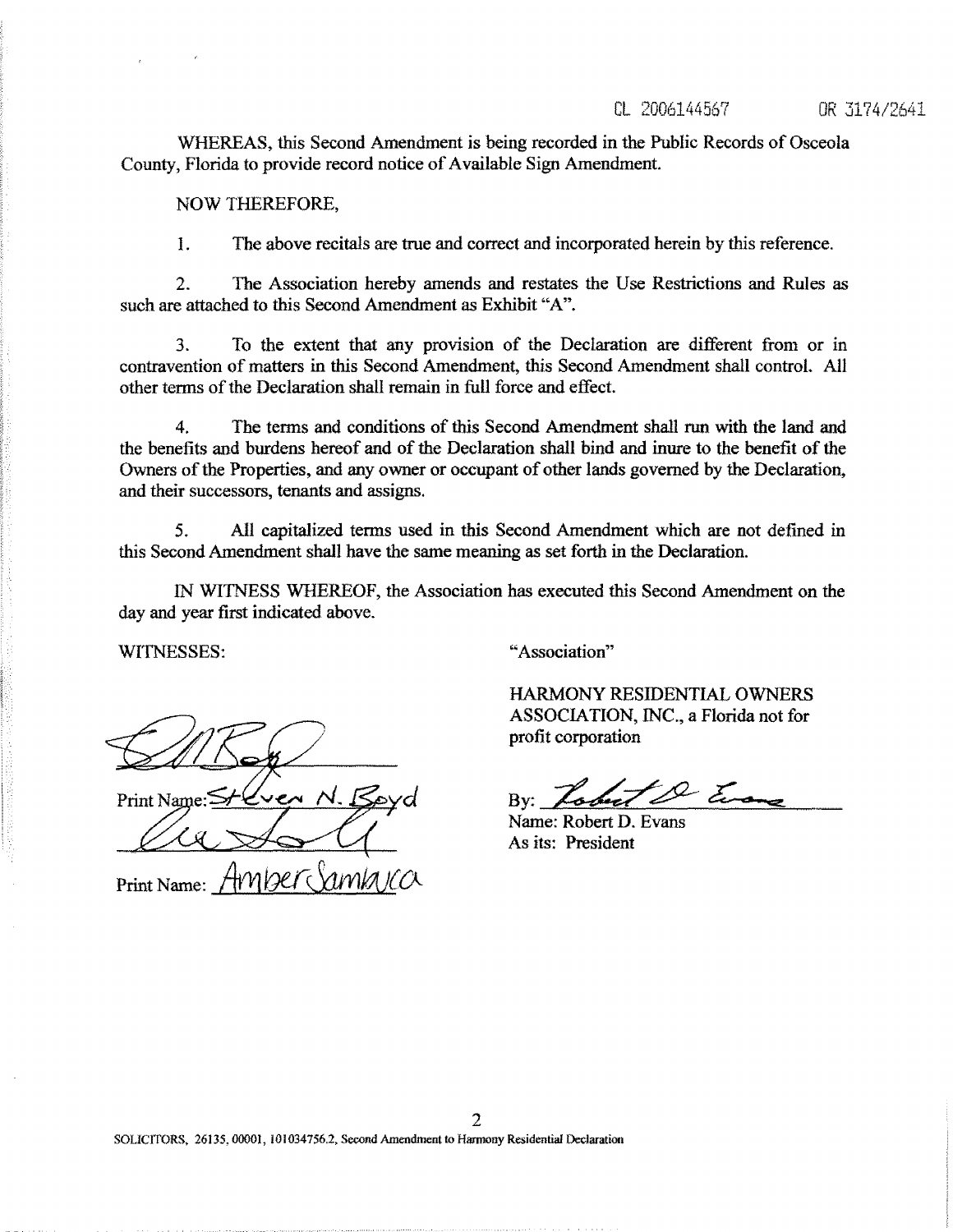# STATE OF FLORIDA  $\qquad$  ) ) SS. COUNTY OF  $\Omega$ scee $\alpha$

The foregoing instrument was acknowledged before me this  $25^{1/6}$  day of May 2006, by Robert D. Evans, as President of the Harmony Residential Owners Association, Inc., a Florida not for profit corporation, on behalf of the corporation. (He is personally known to  $\overline{m}$ ) or has produced as identification. as identification.



(NOTARY SEAL)

 $\mathbb{Z}$ (Notary

**(Nota**ry **Name Printed)** NOTARY PUBLIC **Commission No. DD 254333-**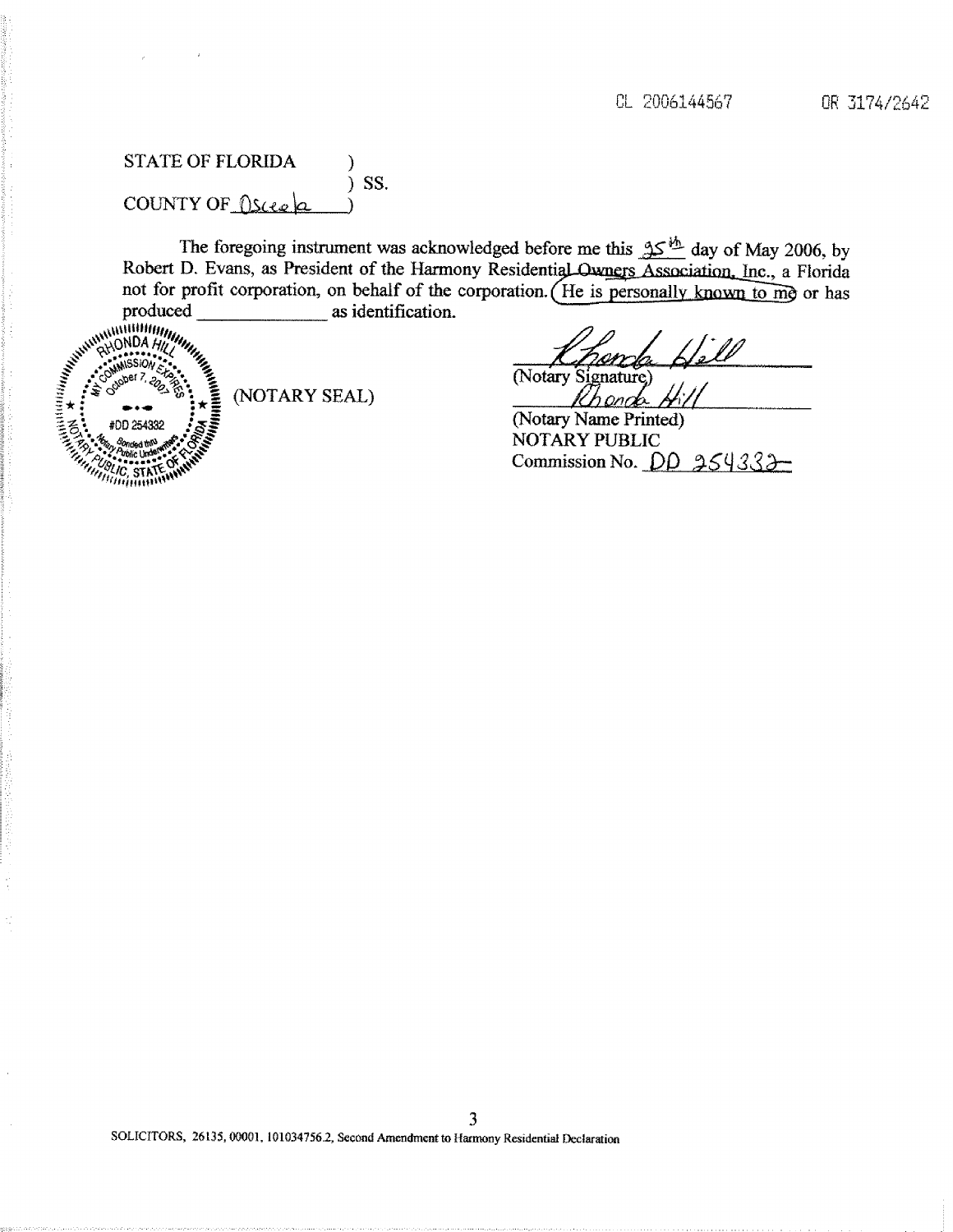### EXHIBIT "A"

# **Amended and Restated Use Restrictions and Rules**

The following restrictions shall apply to all of the Properties until such time as they are amended, modified, repealed, or limited by rules of the Association adopted pursuant to Article III of the Declaration.

1. General. The Properties shall be used only for residential, recreational., and related purposes (which may include, without limitation, an information center and/or sales office for any real estate broker retained by Developer to assist in the sale of property described on Exhibits "A" or "B," offices for any property manager retained *by* the Association or business offices for Developer or the Association consistent with this Declaration and any Supplemental Declaration). Except as specifically provided in this Exhibit "C," Units shall be used for single family residential purposes only.

2. Restricted Activities. The following activities are restricted within the Properties unless expressly authorized by, and then subject to such conditions as may be imposed by, the Board of Directors:

(a) Parking of vehicles on any portion of a Tract, Lot or Unit other than in a garage, carport or driveway; parking of vehicles on that portion of any driveway located between the front facade of the dwelling and the street which the dwelling faces, except temporarily for a period not to exceed 24 hours in any 48 hour period; parking of more than two vehicles per Unit on public or private streets or thoroughfares; or parking of commercial vehicles or equipment, mobile homes, boats, trailers, or stored or inoperable vehicles in places other than enclosed garages, except temporarily for a period not to exceed four hours for loading and unloading ; provided, such restrictions shall not apply to construction vehicles or third party service vehicles while providing services to the Tract, Lot or Unit on or adjacent to which they are parked, nor to guest parking in accordance with such reasonable regulations as the Board may adopt; and further provided that the parking of vehicles adjacent to rear alleys shall be permitted provided that no part of any vehicle parked adjacent to a rear alley shall encroach into the paved traffic lane and that the entire portion of the alley within which such vehicle *is* located is immediately adjacent to the Tract, Lot or Unit to which such vehicle is associated;

(b) No animals of any kind shall be raised, bred, or kept by any Owner upon any portion of the Properties except subject to those particular restrictions, guidelines and goals concerning companion animals, habitat and wildlife as are set forth in that certain document entitled Harmony Residential Properties Restrictions, Guidelines and Goals Concerning Companion Animals, Habitat and Wildlife enforced by the Companion Animal, Habitat and Wildlife Committee pursuant to the powers as set forth therein, as such Committee may be appointed by the Board from time to time, or by the Board itself if no such committee shall be appointed. The Companion Animal, Habitat and Wildlife Committee, or the Board acting in its place, shall (i) have authority to enforce the restrictions, guidelines and goals under its jurisdiction and, under such circumstances as are provided in the Harmony Residential Properties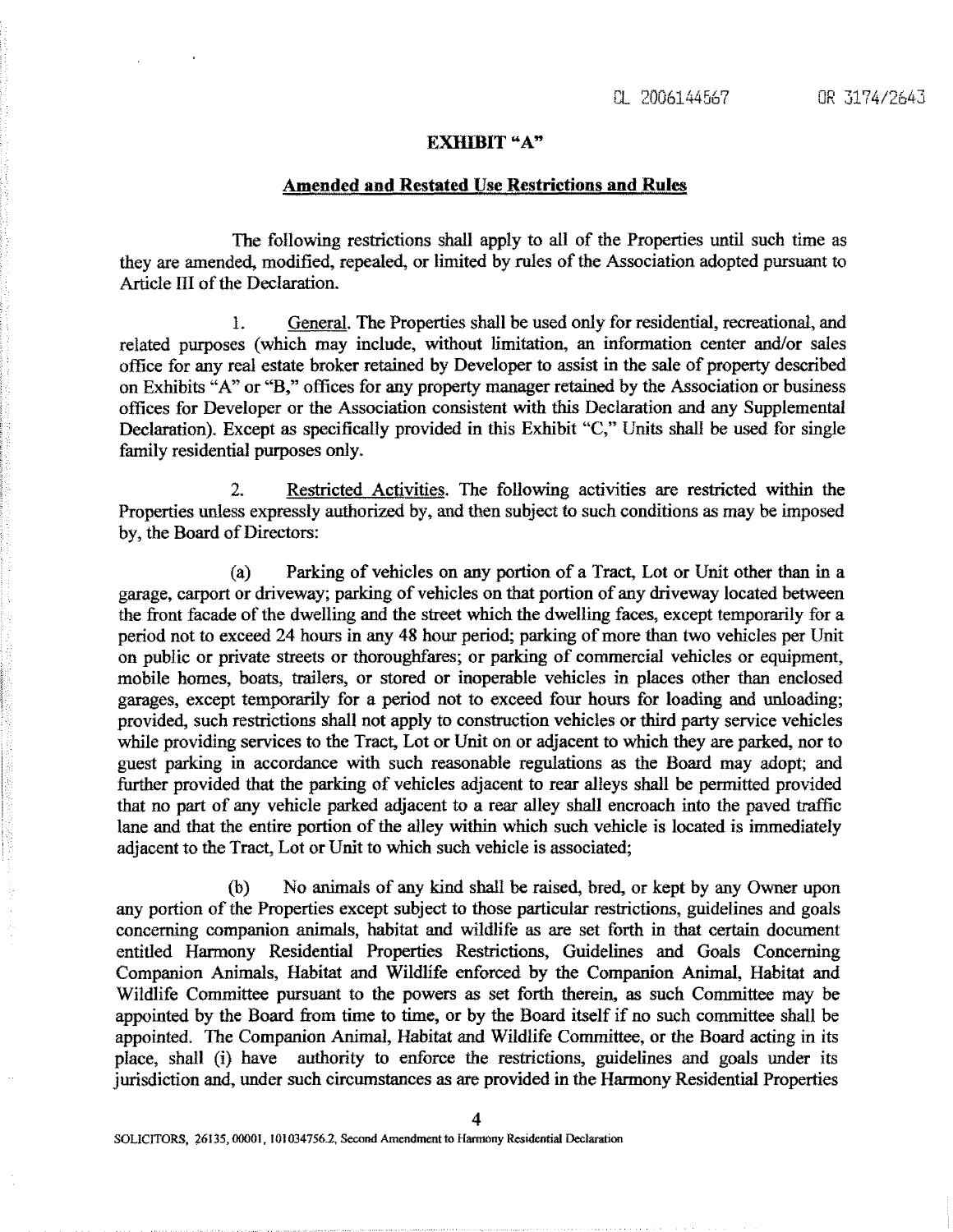CL 2006144567 OR 3174/2644

Restrictions, Guidelines and Goals Concerning Companion Animals, Habitat and Wildlife, (ii) publicly announce its upcoming meetings when not dealing with matters calling for immediate action, (iii) permit any Member to attend its meetings and (iv) if appointed, then after the third year that Harmony has had residents, be comprised of Harmony residents who have lived in Harmony for at least ten (10) months, including both animal owners and nonowners, one licensed veterinarian and one staff member of the Harmony Institute . Except as provided in the Harmony Residential Properties Restrictions, Guidelines and Goals Concerning Companion Animals, Habitat and Wildlife, no exterior structure for the care, housing, or confinement of any pet shall be constructed or maintained on any part of the Properties. Each Owner shall be liable to the Association for the cost of repair of any damage to the Common Areas caused by the pet of such Owner or of an occupant of such Owner's dwelling .

(c) Any activity or condition that interferes with the reasonable enjoyment of any part of the Properties or that detracts from the overall appearance of the Properties;

(d) Subdivision of a Tract, Lot or Unit into two or more Tracts, Lots or Units, or changing the boundary lines of any *Tract,* Lot or Unit after a subdivision plat including such Tract, Lot or Unit has been approved and filed in the Official Records of Osceola County, except that Developer, and any person or entity expressly authorized in writing by Developer, shall be permitted to subdivide or replat Tracts, Lots or Units which it owns;

(e) Discharge of firearms; provided, the Board shall have no obligation to take action to prevent or stop such discharge;

(fl Occupancy of a Unit by more than two persons per bedroom in the Unit. For purposes of this provision, "occupancy" shall be defined as staying overnight in the Unit more than 30 days in any six-month period;

(g) Operation of golf carts within the Properties except on golf courses and cart paths designated for such purpose, except that agents, employees and representatives of the Association, the Nonresidential Association and the CDD may operate golf carts within the Properties in the performance of their respective duties, and the agents, employees and representatives of Developer and its affiliates may operate golf carts within the Properties in conjunction with their respective development, marketing and sales activities, and provided that nothing herein shall preclude the operation of electric vehicles in and on streets and other paved areas intended for vehicular traffic, if such vehicles meet the requirement of Florida law for operation on public streets at night, and if permitted by Osceola County .

(h) Conducting, participating in, or holding of any events, functions or programs that involve games of chance, raffles, gambling, wagering, betting, or similar activities where the participants pay money or give other valuable consideration for the opportunity to receive monetary or other valuable consideration; provided, however, that the foregoing is not intended to bar the occasional use of the interior of a residential dwelling on the Properties for the activities described in this subparagraph (h) so long as such use is either: (x) in conjunction with fundraising activities for a non-profit or charitable organization, or (y) is a private, social, non-commercial activity;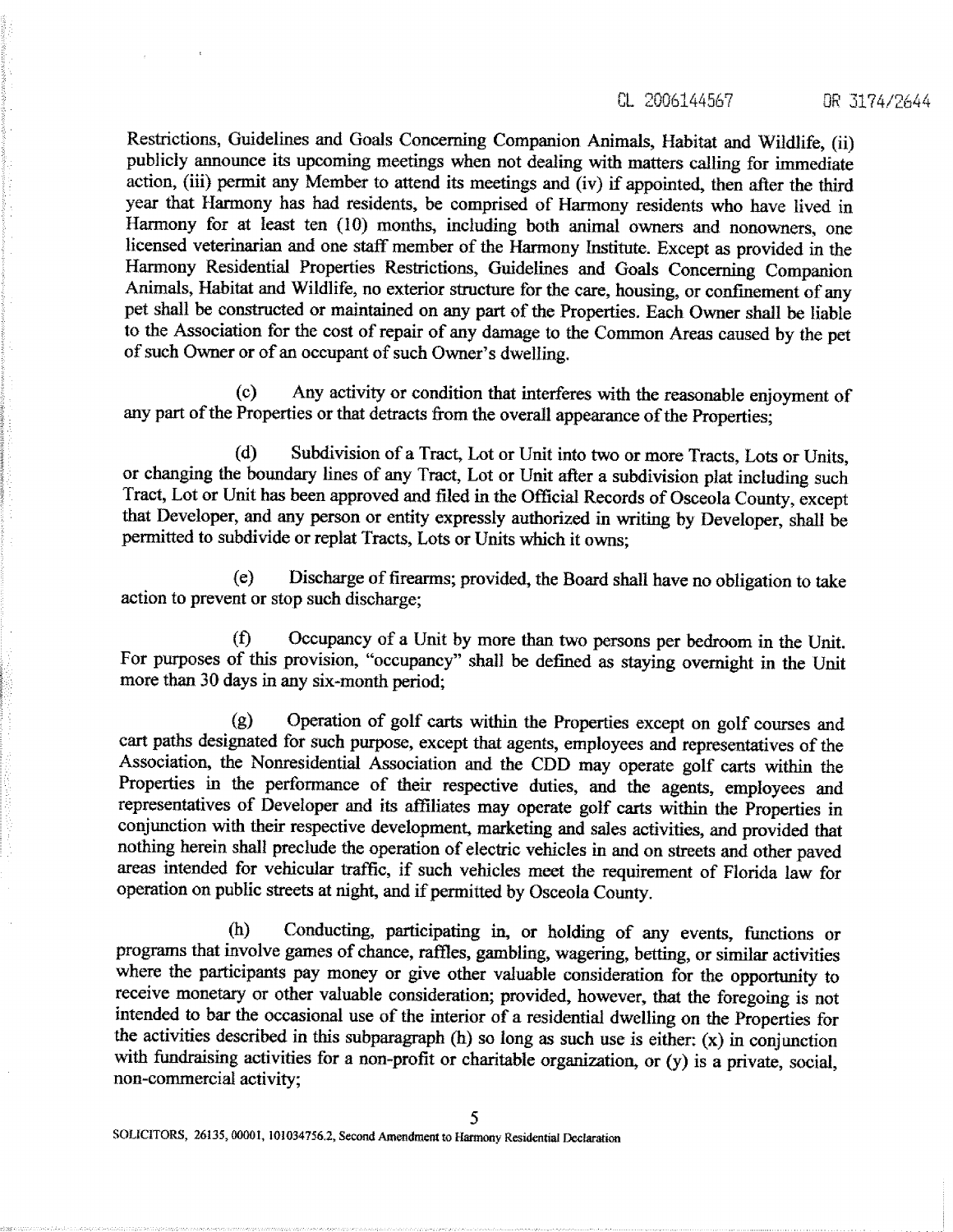(i) Any business, trade, or similar activity, except as provided in Paragraph 3 and except that an Owner or occupant residing in a Unit may conduct "discrete business activities" within the Unit so long as the existence or operation of the business activity is not apparent or detectable by sight, sound, or smell from outside the Unit; the business activity does not involve regular visitation of the Unit or door-to-door solicitation of residents of the Properties; the business activity does not directly or indirectly concern pornographic, adult, nude or sexually oriented materials, content or entertainment; and the business activity is consistent with the residential character of the Properties and does not violate these Use Restrictions and Rules. Examples of "discrete business activities" include, but are not limited to, computer-based telecommunications and literary, artistic, or craft activities . The Board may restrict any business activities that it determines interfere with the enjoyment or residential purpose of the Properties in its sole and absolute discretion.

An occupant residing in a primary dwelling Unit may conduct such activities from the primary dwelling or a garage apartment on the Unit, or an occupant residing in a garage apartment may conduct such activities from the garage apartment, but no garage apartment shall be leased or otherwise used for any business, trade or similar activity except by a person residing in the primary dwelling or the garage apartment on the Unit.

The leasing of a Unit in accordance with these Use Restrictions and Rules shall not be considered a business or trade within the meaning of this subsection . This subsection shall not apply to any activity conducted by Developer or a Builder approved by Developer with respect to its development and sale of the Properties or its use of any Tracts, Lots or Units which it owns within the Properties, including the operation of a timeshare or similar program .

Garage sales, rummage sales, or similar sales not exceeding two consecutive days in duration will not be considered a business or trade within the meaning of this subparagraph 2(i) so long as the Owners or occupants of a Unit do not hold, sponsor or participate in more than one such sale within the Properties in any 12 month period to be held at such time as Owner elects, in Owner's discretion. In addition, Owners and occupants shall be entitled to participate in any and all community-wide garage sales as may be designated by the Board from time to **time.**

Notwithstanding anything to the contrary in this Declaration, Developer and any Builder approved by Developer may utilize a Unit as a show house or model home . Furthermore, Developer and any approved Builder may utilize a Unit as a sales office for homes being constructed within the Properties; and

0) Any modifications to the exterior of existing improvements or landscaping, or permanent placement of decorations, sports or play equipment or other structures, signage or personal property on the exterior portions *of* an*y* Tract, Lot or Unit except as authorized pursuant to Article IV; provided, however:

(i) a reasonable number of holiday and religious decorations may be displayed on a Unit for up to 30 days prior to the holiday or religious observance and up to 14 days thereafter without prior approval, subject to the right of Developer (or the Harmony Design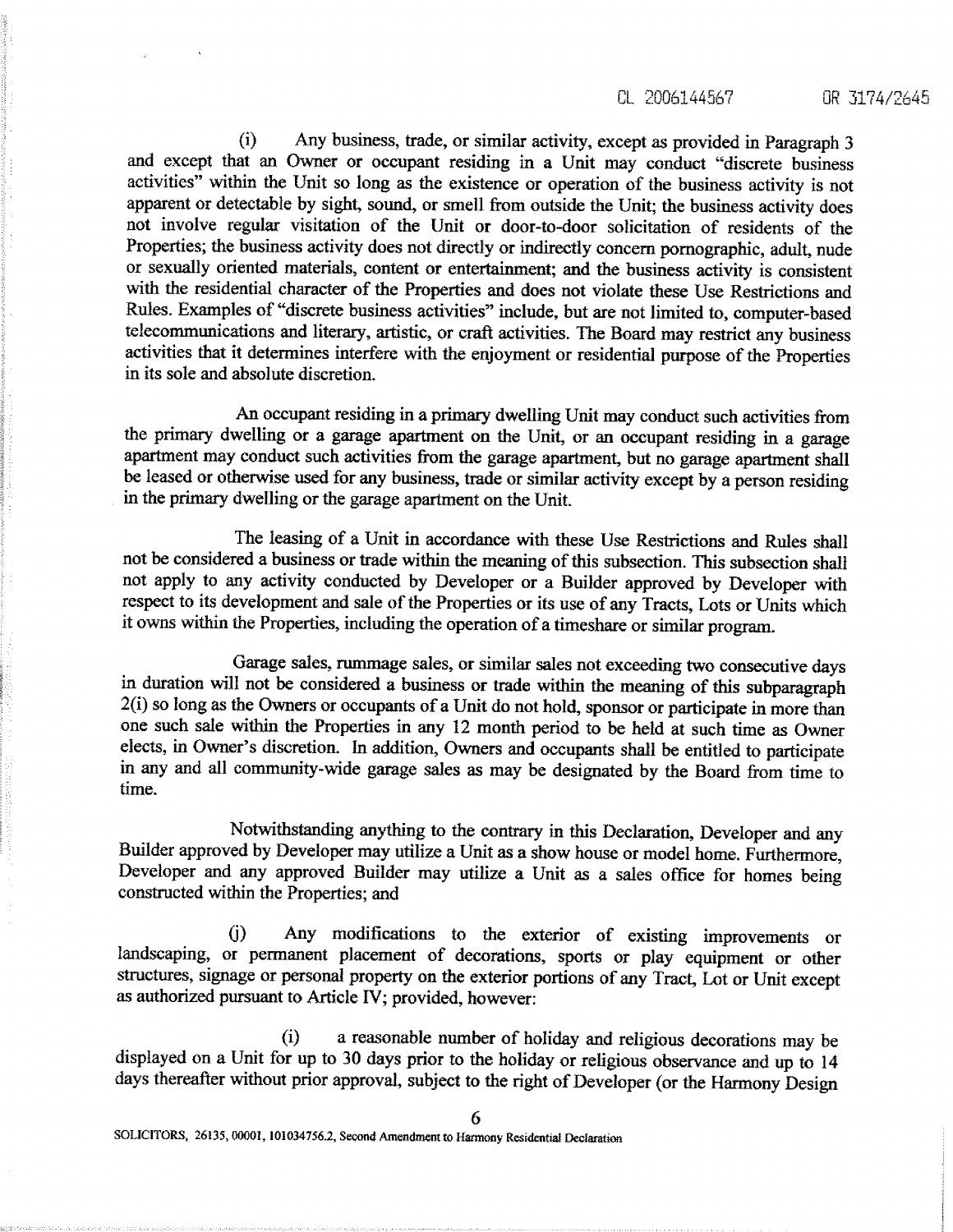**Committee if delegated autho**ri**ty he**re**under by Developer) to require** re**moval of any such decorations which it deems to (A) be excessive in number, size, or brightness, relative to other Units in the area; (B) draw excessive attention or traffic; or (C)** unreasonably **interfere with the use and enjoyment of neighboring properties ; and**

**(ii) one sign, not exceeding 9" x 12" in size, may be mounted in a window or on a stake not more than 36" above the ground, without prior approval, to identify the Unit as being equipped with a security system and/or monitored by a security service; and**

**(k) Conversion of any garage or carpo**rt **to a use which precludes the parking therein of the number of vehicles for which it was originally designed .**

(1) Fishing, swimming, boating, use of personal flotation devices, or other active use of lakes, ponds, streams or other bodies of water within or adjacent to the Properties, **except that the owner(s) of the Golf Courses, and their successors and assigns, shall have the exclusive right and easement to retrieve golf b**al**ls from bodies of water within the Common Areas which are within range of golf balls hit from their respective Golf Courses. The Association shall not be responsible for any loss, damage, or injury to any person or arising out of the authorized or unauthorized use of rivers, lakes, ponds, streams or other bodies of water within or adjacent to the Properties.**

**3 . Home Business Neighborhoods. Developer reserves the right to designate** al**l or substantial areas of the Prope**rt**ies as Home Business Neighborhoods within which home of**fi**ces may be operated. Use of each Unit located within a Hone Business Neighborhood for a home office shall be subject to applicable zoning, licensing and other gove**rn**mental rules and regulations and such additional covenants and restrictions as may be contained in the Declaration, the Use Restrictions and Rules, any applicable Supplemental Declaration, the deed** fr**om Developer conveying such Tract, Lot or Unit, and any covenants and restrictions contained or referenced therein, all of which shall** be **enforceable by the Associa**ti**on as if set fo**rt**h in the Declaration. Designation** as **a Home Business Neighborhood shall not relieve any Unit in such area** fr**om complying with any rules, restrictions or covenants, including but not limited to all architectural controls and construction and design criteria which would be applicable to such Unit in the absence of such designation. Unless expressly permi**tt**ed, no home office shall** be **operated with** more **than three (3) employees, including the owner or operator of such office or business. No bed and breakfast or similar establishment shall** be **operated in a Home Business Neighborhood unless upon property that is properly designated as a Commercial Lot.**

**Properties:**

**4. Prohibited Conditions. The following shall** be **prohibited withi**n **the**

**(a) The opera**ti**on of a timesharing,** fr**action-sharing, or similar program whereby the right to exclusive use of the Unit rotates among pa**rt**icipants in the program on a** fi**xed or floating time schedule over a period of years, unless conducted upon any Tracts or Lots that are designated to permit such use in the Plat for such property and in full compliance with** al**l applicable laws, rules, regulations and ordinances .**

SOLICITORS, 26135, 00001, 1010347562, **Sec**o**nd Amendment to Harmony Residential Declaration**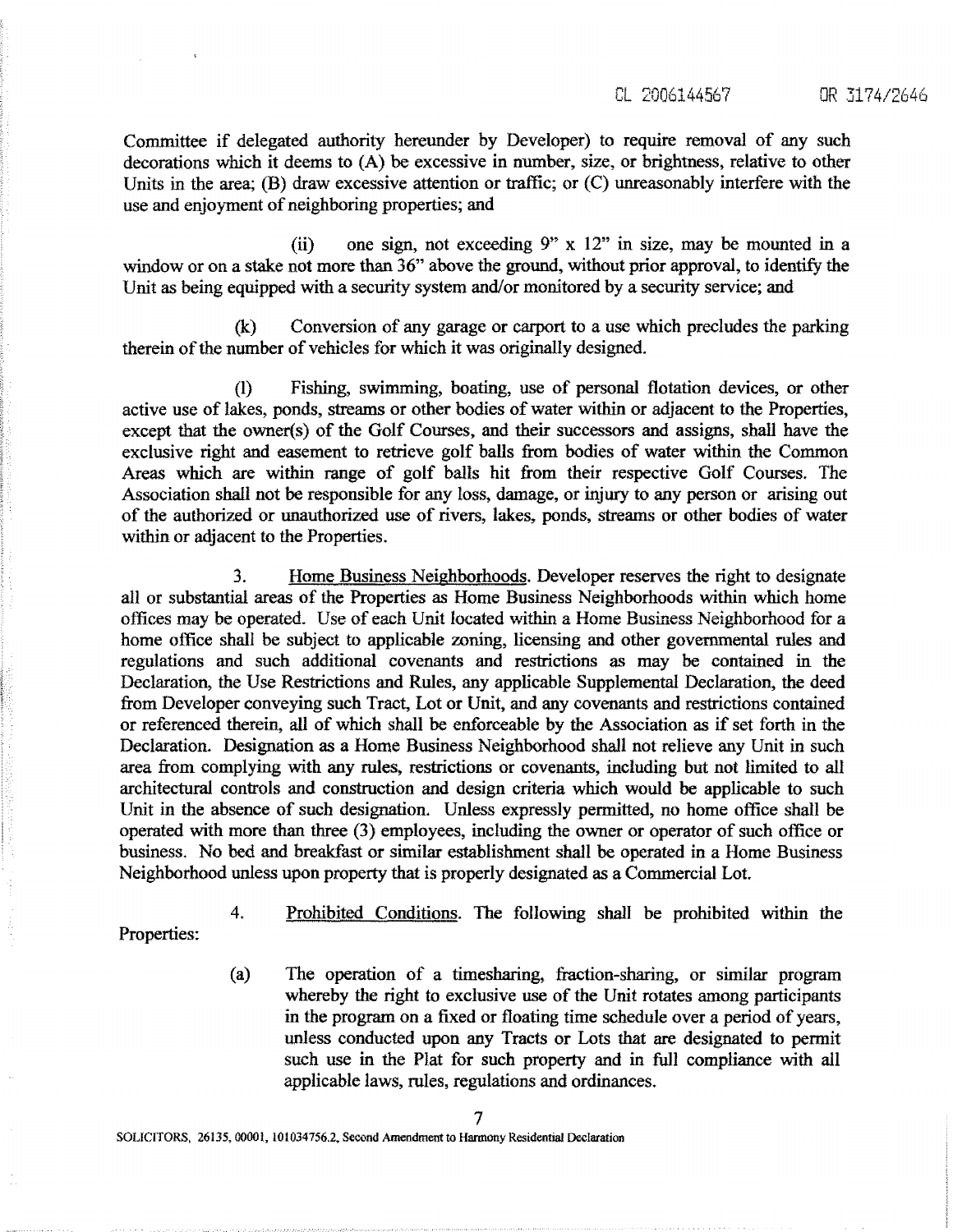.1 0.000`144567 OR J7174/2647

- (b) Flags of any kind placed on a Tract, Lot or Unit so as to be visible from outside the dwelling on the Unit, except that one country flag not exceeding 48" x 72" in size and one decorative flag not exceeding 36" x 60" in size may be hung from flagpoles not exceeding 72" in length or 2" in diameter, which are mounted on the exterior facade of the dwelling at a location approved **pursuant** to Article IV of the Declaration.
- (c) Mailboxes of any kind **unless and until** approved by Developer (or the Harmony Design Committee if delegated authority hereunder by Developer), and subject **to such** requirements as may be imposed thereby, which may include, but shall not be limited to, requirements to use or restrictions **against the** use of individual **or "gang"** style mailboxes.
- (d) Fences of any kind without prior approval of Developer (or the Harmony Design Committee if delegated authority hereunder by Developer). No wooden fences shall be permitted.
- (e) Exterior lighting fixtures of any kind installed on any Tract, Lot or Unit without the approval of Developer (or the Harmony Design Committee if delegated authority hereunder by Developer). No lighting fixtures nor any other illumination devices, including, but not limited to, holiday lighting displays and ornaments, located anywhere on the structures or grounds of any Tract, Lot or Unit shall be located, directed, or of such intensity to affect adversely, in the sole discretion of the Association, the night time environment of any nearby Unit.
- (f) Exterior antennas, **aerials, satellite dishes,** or other apparatus for the transmission or reception of television, radio, satellite, or other signals of any kind, except that:
	- (i) an antenna designed to receive direct broadcast satellite services, including direct-to-home satellite services, that is one (1) meter or less in diameter;
	- (ii) an antenna designed to receive video programming services via multipoint distribution services, including multichannel multipoint distribution services, instructional television fixed services, and local multipoint distribution services, that is one (1) meter or less in diameter or diagonal measurement; or
	- (iii) an antenna that is designed to receive televisions broadcast signals;

(collectively, "Permitted Antennas") shall be permitted in rear yards or mounted on the rear of improvements that have been constructed in accordance with this Declaration; provided, however, that notwithstanding the foregoing, and as a general principle, all Permitted Antennas and related equipment and wiring shall be located so as to minimize their visibility from any street (not including any alley) adjacent to the front or side of any lot, provided that no Owner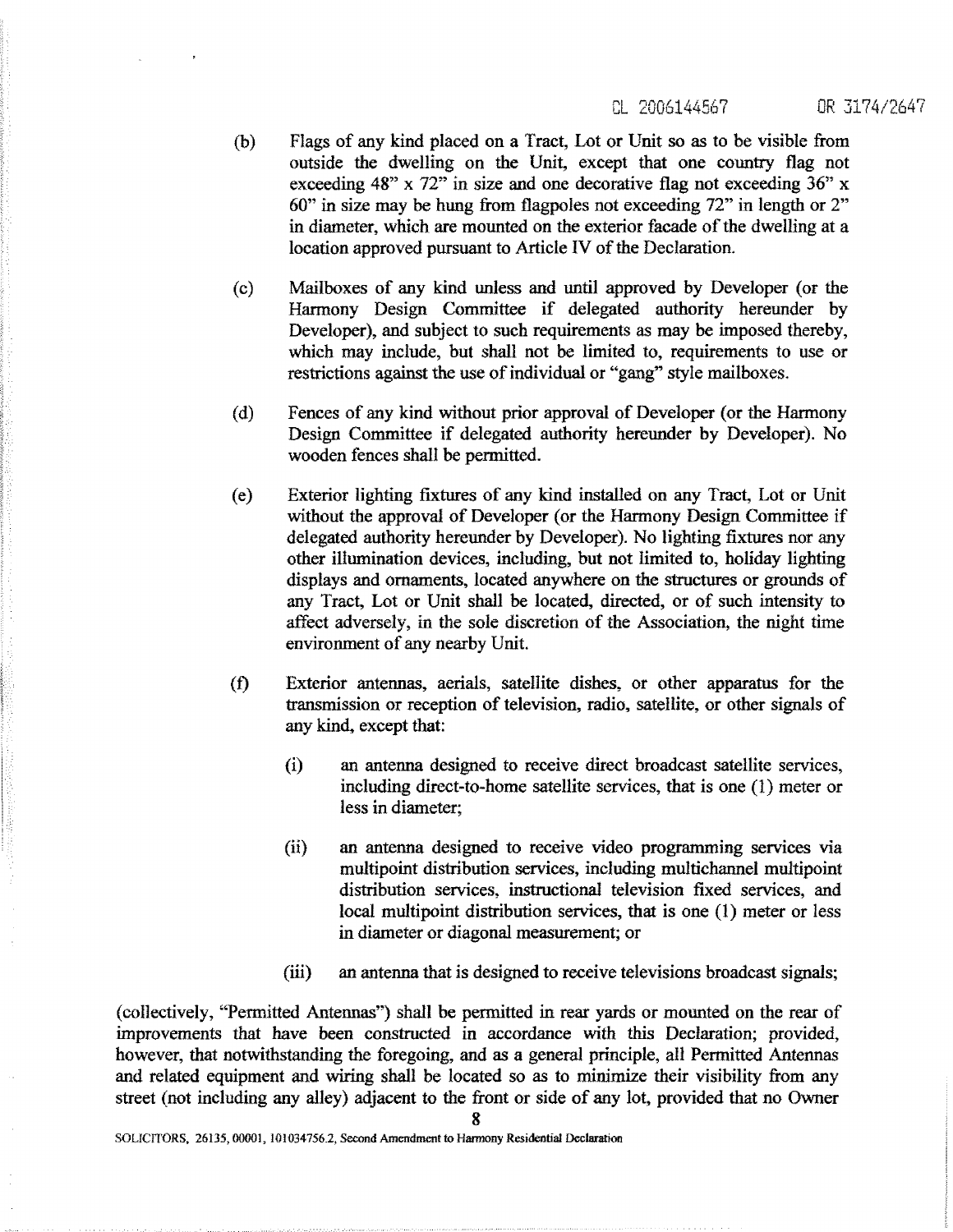CL 2006144567 OR 3174/2648

**shall be required to locate any Permi**tt**ed Antenna** i**n any location which adversely affects such** Permitted Antenna's ability to receive signals or which unreasonably increases the cost that such **Owner would incur to install, maintain or use said Permitted Antenna . If** an **Owner needs to install a Permi**tt**ed Antenna and/or** i**ts related equipment and wiring in any side yard, or on the side of any improvements, or in any** fr**ont yard, or on the** fr**ont of any improvements, in order to** avoid a diminution in signal reception from said Permitted Antenna or unreasonable costs to **insta**ll, **maintain or use said Permi**tt**ed Antenna, then., unless p**ro**hibited by applicable law, any installation** <sup>i</sup>**n the** fr**ont or side yard or on the front or side of** an**y improvements shall be subject to review and approval by Developer or, upon delegation of its powers, by the Harmony Design Committee pursuant to A**rt**icle IV of the Declaration, which review shall be completed, and the resulting requirements communicated to the Owner, within** *seven (7)* **days of receipt of the application** *for* **review. Developer or the Harmony Design Commi**tt**ee may impose requirements as to location within the** fr**ont or side yard or on the** fr**ont or side of any improvements and the manner of installation and screening with landscaping or otherwise, in order to minimize the visibility of the Permi**tt**ed Antennas** an**d related equipment and wiring** fr**om adjacent streets and adjacent property, so long as such requirements are not inconsistent with applicable law . If any po**rt**ion of this subparagraph (c) is deemed invalid under applicable law, the balance of the provisions of this subparagraph shall be applied and construed so as to effectuate, to the maximum extent possible, the intent expressed above in this subparagraph (c) regarding locating Permi**tt**ed Antennas in the least visible location on any lot or** i**mprovements.**

Developer and the Association shall have the right, without obligation, to erect or install and maintain any such apparatus for the benefit of all or a portion of the Properties .

5. Leasing of Units. "Leasing," for purposes of this Declaration, is defined as regular, exclusive occupancy of a Unit or a garage apartment or similar accessory structure on a Lot containing living quarters in addition to the primary dwelling Unit on such Lot by any person, other than the Owner for which the Owner receives any consideration or benefit, including, but not limited to, a fee, service, gratuity, or emolument. No garage apartment or similar accessory structure shall be leased or made available for Leasing unless the Board of Directors or its designated administrator has issued written evidence of Rental Qualification for such garage apartment or accessory structure.

Except as otherwise provided in any applicable Supplemental Declaration or other applicable covenants, Units may be leased in their entirety, or, subject to receipt of Rental Qualification, a garage apartment that is separate from the primary dwelling Unit may be leased ; however, no single rooms or other fraction or portion of a Unit or other qualified space may be leased, nor shall any Tract, Lot or Unit or portion thereof be used for operation of a boarding house, "Bed and Breakfast," establishment, or similar accommodation for transient tenants.

Except for leases of garage apartments, or as may otherwise be permitted by any applicable Supplemental Declaration, all leases shall be for an initial term of no less than one year, except with the prior written consent of the Board. Leases of garage apartments that hold Rental Qualification shall be for an initial term of no less than seven months, and no Unit or garage apartment shall be leased to more than two separate tenants in any 12 month period.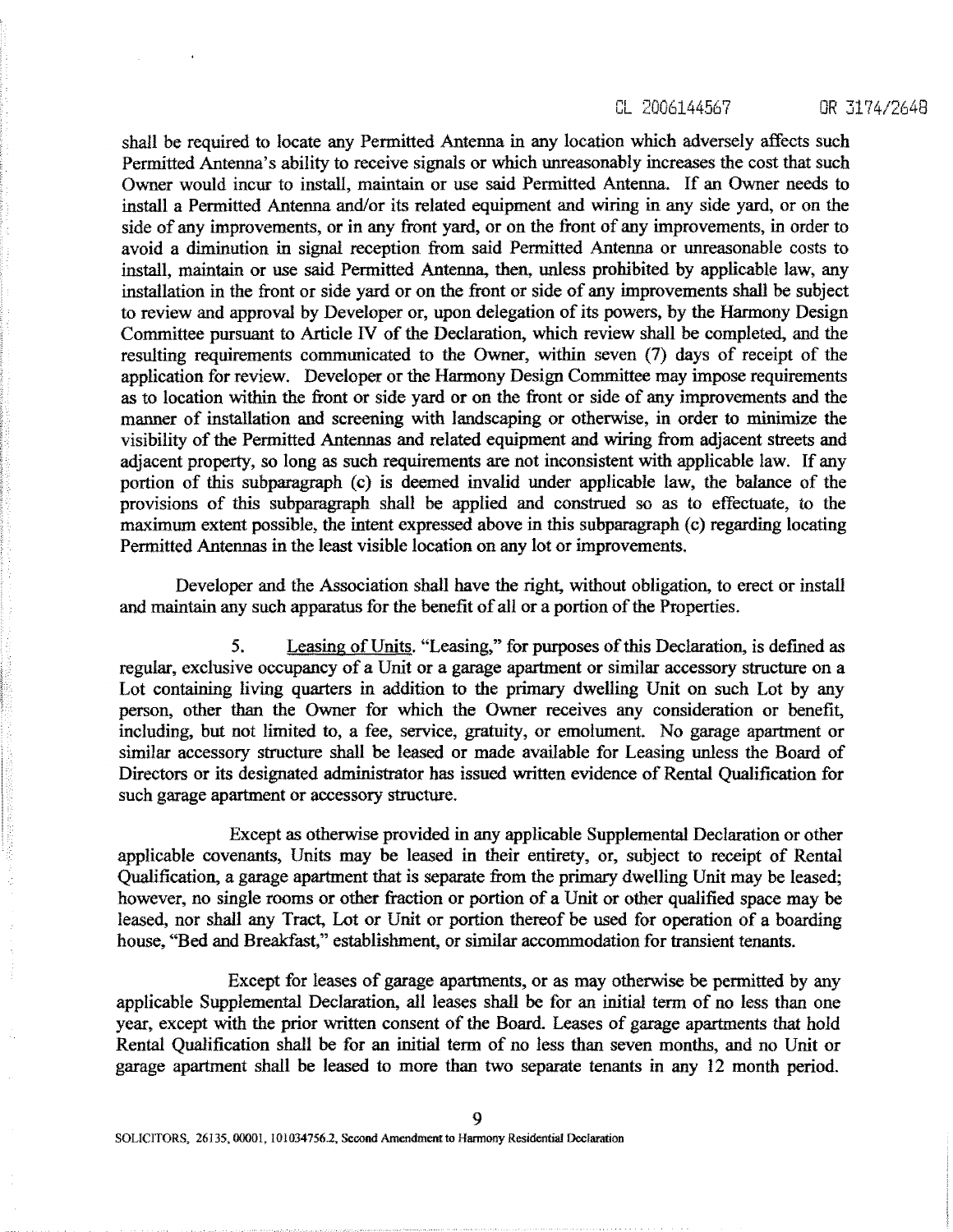**Under no circumstances will a Unit or garage apartment be leased in violation of** an**y sho**rt**-term rental** *or* **other applicable law or ordin**an**ce.**

**Notice of any lease, together with such addi**ti**onal information as may be required by the Board, shall be given to the Board** *by* **the Unit Owner within 10 days of execution of the lease. The Owner must make available to the lessee copies of the Declaration, By-Laws, and the** rules and regulations. There shall be no subleasing or assignment of any lease unless prior **wri**tt**en approval** <sup>i</sup>**s obtained** fr**om the Board of Directors or its designated administrator .**

**6. Signs. The following restrictions on signs shall apply to all Tracts, Lots and Units within the P**ro**perties unless otherwise stated or unless otherwise approved by the Board of Directors. All signs must meet the guidelines adopted by the Board of Directors .**

- **(a) Each Unit may have posted, prior to initial occupancy of the Unit, a sign setting fo**rt**h the Owner's name and the name of the architect and builder of the Unit and, in the case of a Unit owned by Developer or a Builder approved by Developer, a sign** <sup>i</sup>**ndicating that the Unit is available for sale; provided, any such signs shall be removed at the time of initial occupancy.**
- (b) **Except** as **provided in Paragraph 6(a) above, homes that are "for sate" or** "for lease" may display one (1) white oval substrate, being 7.5 inches **(height) x 11 .5 inches (width) in size,** made **of PVC material with engraved forest green** "AVAILABLE" **capital lettering in 2 inc**h **font, with 1116 inch outside forest green border, to include one forest green telephone number in 2 inch vinyl font (an "Available Sign"). Any and all Available Signs sh**al**l be single sided with a white back and shall be mounted centr**al**ly atop a black 3**/**4 inch angle iron stake that shall be 4 feet in total length with a welded foot push located 1 foot** fr**om the bo**tt**om of the stake, such that the Available Sign rests 3 feet above the ground. Any and all Available Signs shall be placed in the** fr**ont** *yard* **of such home only and sh**al**l be located 4 feet back from the sidewalk.**
- **(c) One sign not exceeding 18" x 24" containing political or similar endorsements may be posted on a Unit. Such sign may only be posted for 45 days prior to an election or a vote on a** re**ferendum and for two days thereafter ,**
- (d) Developer may post "model home" or similar signs on a Unit containing **model homes** open **to the** public prior **to initial** occupancy of the Unit.
- A Unit within **a Home Business Neighborhood, as described in Paragraph** 3 above, may **be identified with one sign not to exceed** 24" by 36. " **(e)**
- **Except as otherwise required by law, or as provided in Paragraph 6(a) above, no other signs including, without limitation, posters, circulars, billboards, or "for lease," "for rent," "for sale," or "open house" signs ,** (f)